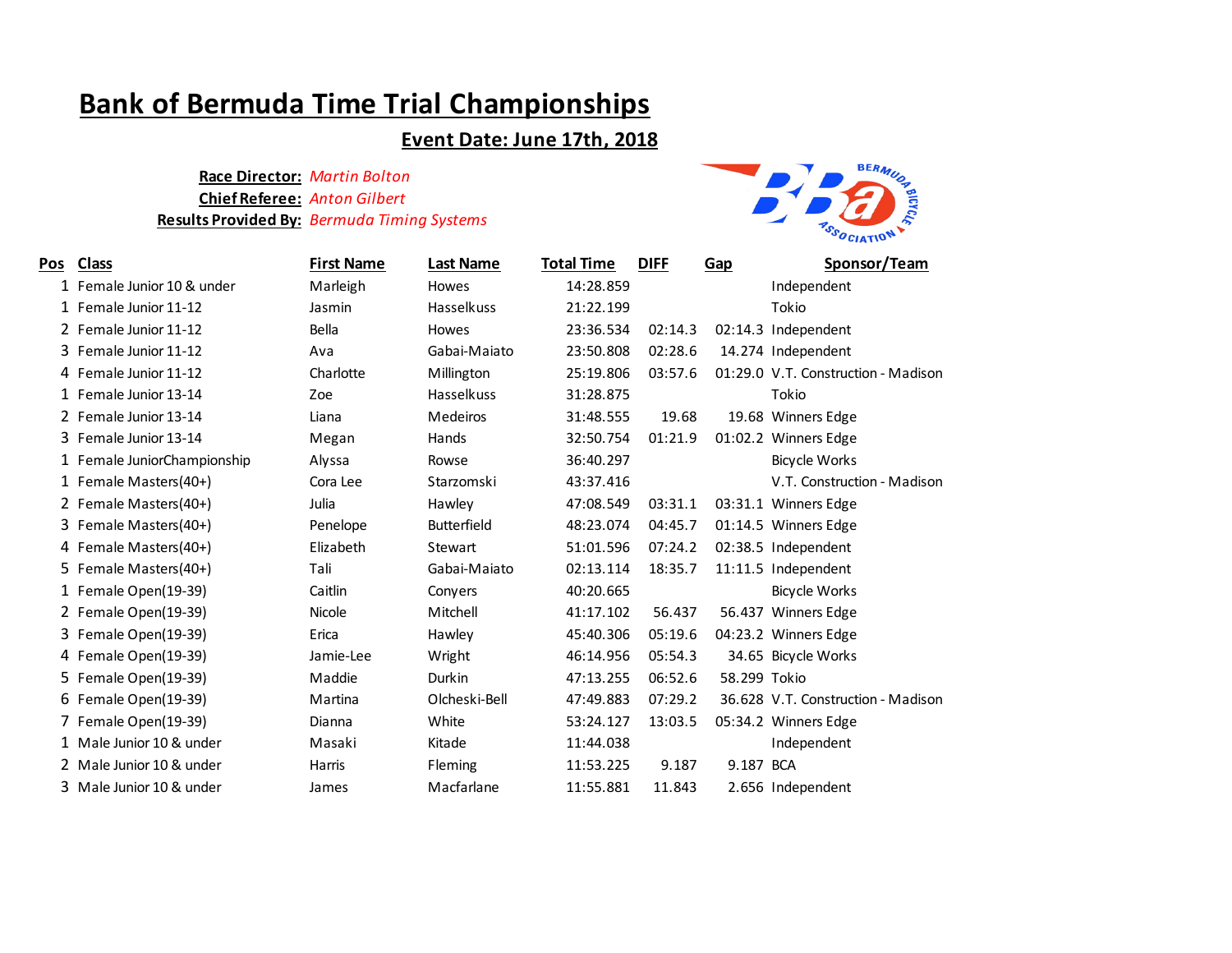# **Bank of Bermuda Time Trial Championships**

### **Event Date: June 17th, 2018**

### **Race Director:** *Martin Bolton* **Chief Referee:** *Anton Gilbert* **Results Provided By:** *Bermuda Timing Systems*



| Pos  | <b>Class</b>              | <b>First Name</b> | <b>Last Name</b> | <b>Total Time</b> | <b>DIFF</b> | Gap         | Sponsor/Team                        |
|------|---------------------------|-------------------|------------------|-------------------|-------------|-------------|-------------------------------------|
|      | Male Junior 11-12         | Callum            | Macfarlane       | 21:32.758         |             |             | Independent                         |
|      | 2 Male Junior 11-12       | Rory              | <b>Fleming</b>   | 21:58.317         | 25.559      | 25.559      | <b>BCA</b>                          |
|      | 1 Male Junior 13-14       | Tommy             | Marshall         | 26:30.295         |             |             | <b>BCA</b>                          |
|      | 2 Male Junior 13-14       | <b>Thomas</b>     | Quarterly        | 28:59.602         | 02:29.3     | 02:29.3     | <b>BCA</b>                          |
| 3.   | Male Junior 13-14         | Blake             | Oliveira         | 29:46.194         | 03:15.9     |             | 46.592 Winners Edge                 |
|      | 4 Male Junior 13-14       | Adrian            | McPhee           | 30:53.171         | 04:22.9     |             | 01:07.0 Winners Edge                |
|      | 5 Male Junior 13-14       | Enshe-nico        | Davis            | 31:13.598         | 04:43.3     | 20.427 BCA  |                                     |
|      | 6 Male Junior 13-14       | <b>Nicholas</b>   | Hands            | 38:50.614         | 12:20.3     |             | 07:37.0 Independent                 |
|      | Male Junior 13-14         | Daniel            | Ringer           | 39:17.924         | 12:47.6     | 27.31 BCA   |                                     |
|      | 1 Male JuniorChampionship | Matthew           | Oliveira         | 28:44.078         |             |             | <b>Hot Tubes</b>                    |
|      | 2 Male JuniorChampionship | Kaden             | <b>Hopkins</b>   | 29:18.999         | 34.921      |             | 34.921 Winners Edge                 |
|      | 3 Male JuniorChampionship | <b>Nicholas</b>   | Narraway         | 31:50.848         | 03:06.8     |             | 02:31.8 Winners Edge                |
|      | 4 Male JuniorChampionship | Ziani             | <b>Burgesson</b> | 33:22.620         | 04:38.5     |             | 01:31.8 V.T. Construction - Madison |
|      | 5 Male JuniorChampionship | Alexander         | Miller           | 34:57.849         | 06:13.8     |             | 01:35.2 Winners Edge                |
|      | 6 Male JuniorChampionship | Zion              | <b>Dowling</b>   | 35:18.555         | 06:34.5     | 20.706 BCA  |                                     |
|      | Male JuniorChampionship   | <b>Nicholas</b>   | Pilgrim          | 36:00.536         | 07:16.5     |             | 41.981 Bicycle Works                |
|      | 8 Male JuniorChampionship | Keiran            | Malott           | 38:58.501         | 10:14.4     |             | 02:58.0 Independent                 |
| 9    | Male JuniorChampionship   | Nazarai           | Fox              | 41:00.550         | 12:16.5     | 02:02.0 BCA |                                     |
| DSQ. | Male JuniorChampionship   | Caleb             | Ingham           | 36:19.760         |             |             | Tokio                               |